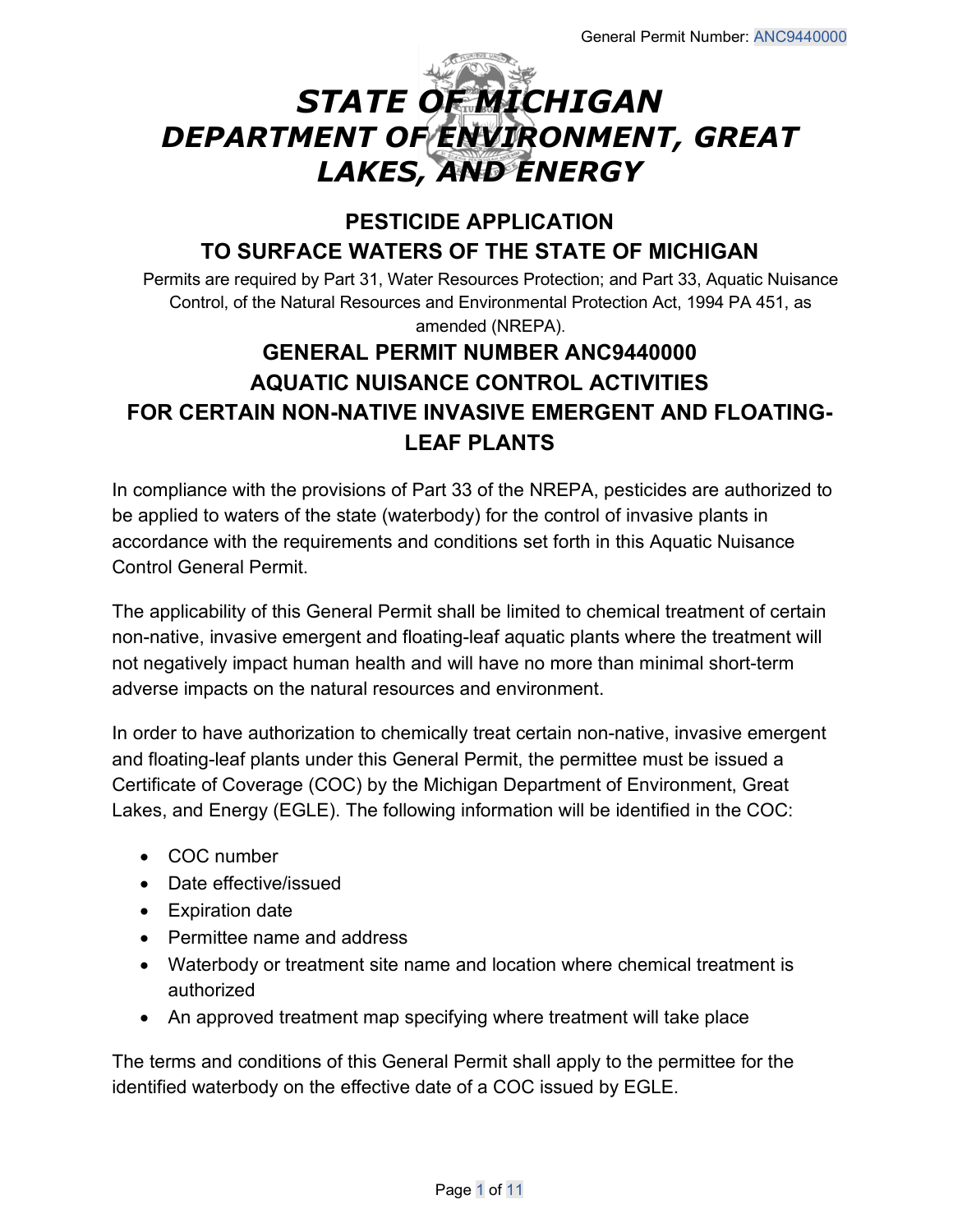All submissions and notifications to EGLE as required by this General Permit shall be accomplished through the MiWaters permitting database.

For additional information or questions regarding this General Permit, please contact EGLE's Aquatic Nuisance Control (ANC) Program at EGLE, Water Resources Division, P.O. Box 30458, Lansing, Michigan 48909-7958; by telephone at 517-284-5593; by email at [EGLE-WRD-ANC@Michigan.gov;](mailto:egle-wrd-anc@michigan.gov) or visit the ANC website at [Michigan.gov/ANC.](http://www.michigan.gov/anc)

**This permit takes effect on January 1, 2022. The provisions of this General Permit are severable**. **This permit shall expire on December 31, 2025.** 

**Issued: November 17, 2021**

**Original signed by** Amanda Bosak, Supervisor Water Quality and Aquatic Nuisance Control Permits Unit Water Resources Division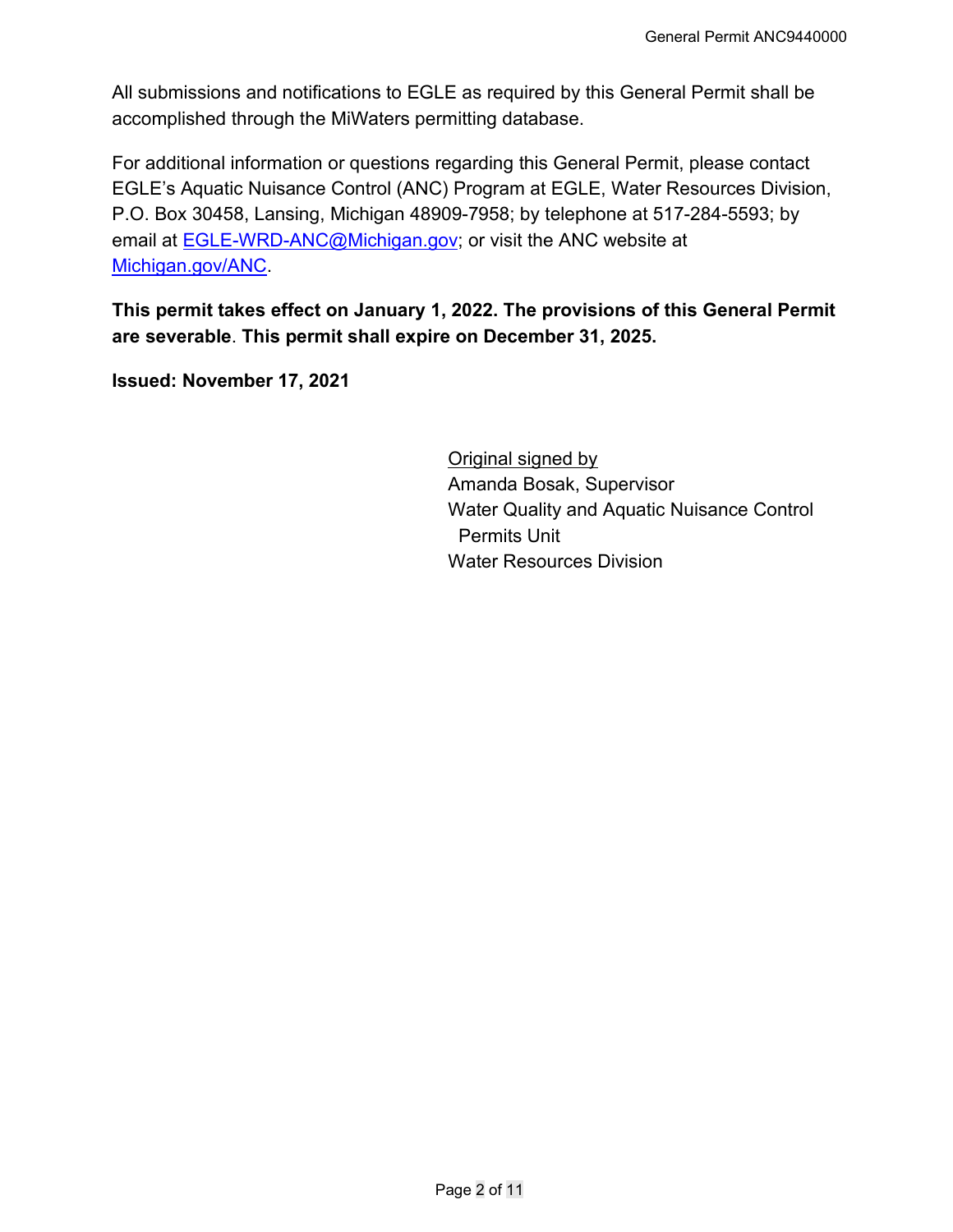#### **Section A. Annual Fee for Certificates of Coverage that Cover More than One Year**

In accordance with Section 3309 of Part 33, the permittee shall make payment of an annual fee to EGLE by April 1 or prior to the first treatment for each year covered by a multi-year COC issued under this General Permit. The annual fee is equal to the initial COC application fee. The annual fee shall be submitted through the "ANC Annual Fee" Schedule of Compliance in the MiWaters permitting database.

#### **Initial COC Application Fee: \$75.00**

#### **Section B. Qualified Sites**

A site qualifying for approval to be chemically treated under this General Permit must meet the following criteria:

The target for selective chemical control is one (1) or more of the plant species listed in the document titled "Plant Species Approved for Chemical Treatment Under the Aquatic [Nuisance Control General Permit for Certain Non-Native Invasive Emergent and](https://www.michigan.gov/documents/deq/wrd-ANC-ANC9430000-Species_539813_7.pdf)  [Floating-Leaf Plants.](https://www.michigan.gov/documents/deq/wrd-ANC-ANC9430000-Species_539813_7.pdf)" The list is available by using this link [Michigan.gov/ANC](http://www.michigan.gov/anc) and following these instructions: under the topic "Application & Permit Information," select "General Permits and Pre-Approved Lists of Specific Waterbodies Eligible for Certificates of Coverage (COC)," and then select "Non-native Species approved for chemical treatment under the ANC General Permit."

#### **Section C. Authorizations and Coverage Provisions**

#### **1. Authorized Areas**

In accordance with Sections 3308 and 3311 of Part 33, chemical treatment for control of non-native, invasive emergent or floating-leaf plants is authorized only to qualified sites as defined by this General Permit, specified by the issued COC, and to areas delineated on the approved treatment map attached to the COC, through an expansion due to an infestation of an adjacent area, or approved revision to add treatment areas.

Areas where chemical treatment for control of non-native, invasive emergent or floatingleaf plants is undertaken must be either under the legal control of the permittee or the party(ies) who has/have granted the permittee authority to treat, or otherwise under legal control as specified in Section 3308 of Part 33.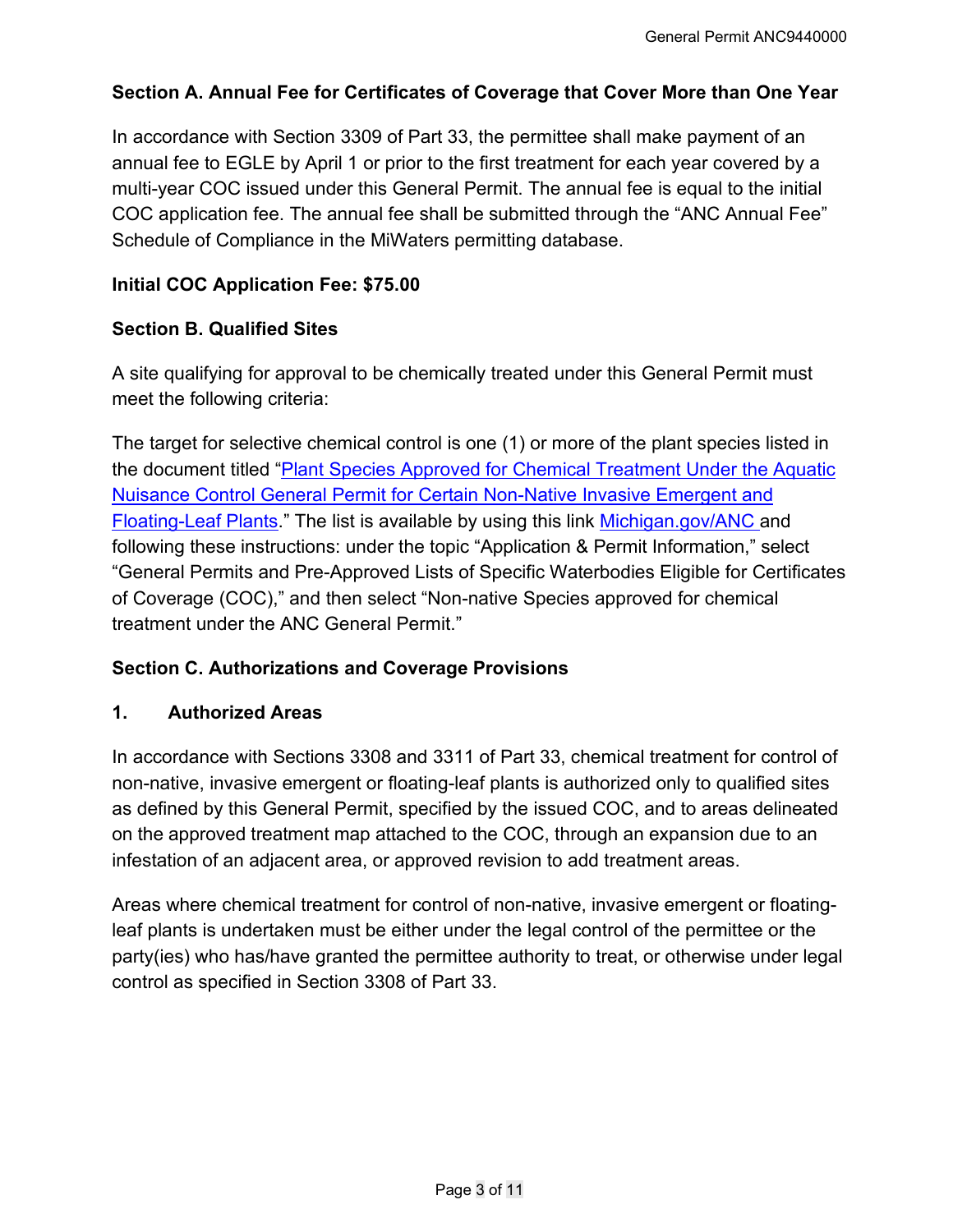# **2. Chemical Application**

The permittee shall comply with this permit and all pesticide label instructions to protect self, others, and the environment. The label is provided with the pesticide container and includes requirements for the safe and effective use of the pesticide; and may suggest ways to avoid unintended impacts to human health and the environment. Pesticide labels are federally approved legal documents and their requirements are enforced under both federal and state laws.

The permittee may apply only those specific chemical products that are approved by EGLE and listed on the chemical table titled "Chemicals approved for use under the ANC General Permit for Certain Non-Native Invasive Emergent and Floating-leaf Plants." This chemical table is available from the ANC Program upon request or by using this link [Michigan.gov/ANC](https://www.michigan.gov/egle/0,9429,7-135-3313_3681_3710---,00.html) and following these instructions: under the topic "Application & Permit Information", select "General Permits and Pre-Approved Lists of Specific Waterbodies Eligible for Certificates of Coverage (COC)," and then select "Chemicals Approved for Use Under the ANC General Permit for Certain Non-Native Invasive Emergent and Floating-leaf Plants."

The application of chemical pesticides to the areas identified on the approved treatment map(s) is restricted to the stated maximum application rates listed in the table. This rate may be lower than the maximum allowed under the federal product label. The maximum total amount of each chemical applied to the treatment site shall be based upon the application rates in the table, the actual area of treatment, the average depth of the treatment area, the treatment timing and location, plant or algae density, the target chemical concentration in the water, and the target species, or as otherwise indicated by the product label.

Some chemical products may require special applicator certifications. Refer to the federal product label for applicator certification requirements.

# **3. Treatment Intervals**

With few exceptions, the products approved for use in Section C.2. of this General Permit have a minimum length of time required between each treatment in the same area(s) of impact, in accordance with the federal product label. Some of the federal product labels also have limits on the total amount of chemical applied annually per treatment area. Follow the federal treatment interval and annual limits. Further restrictions are outlined in Section C.4. of this permit.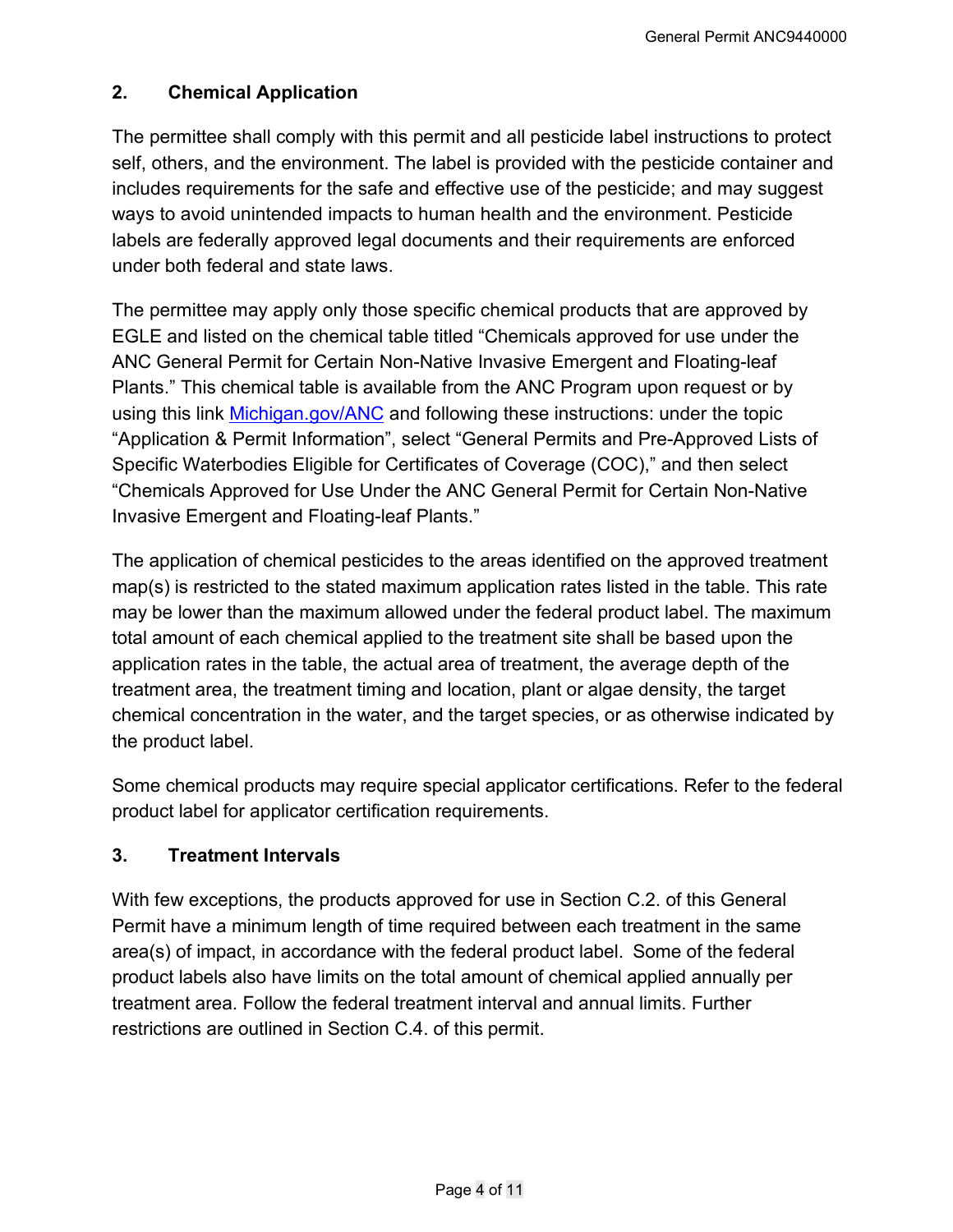#### **4. General Conditions**

This General Permit is intended to allow for the selective chemical control of the nonnative invasive emergent and floating-leaf plant species listed in the table titled "Plant Species Approved for Chemical Treatment Under the Aquatic Nuisance Control General Permit for Certain Non-Native Invasive Emergent and Floating-Leaf Plants." The intentional chemical treatment of native species is a violation of this permit.

Multiple products with the same active ingredient are approved by this permit. Do not apply multiple formulations of the same active ingredient that, in combination, exceed 1) either of the product label application rates and/or active ingredient concentration for the target species and site conditions, or 2) the approved application rate on this permit, if it is lower than the maximum label rate.

Several products approved for use under this General Permit are broad-spectrum herbicides and can damage all types of vegetation. All herbicides are to be applied in a manner which best targets the invasive species. Refer to the product label requirements and suggestions to optimize selectivity. The applicator is expected to take all practical measures to avoid impacting non-target vegetation and make each treatment as selective as possible, such as through the careful selection of equipment, method of application, and timing of treatment. Injury to non-target vegetation due to lack of proper precautions and/or measures is a violation of this permit.

With few exceptions, the federal labels for aquatic herbicides require setback distances from active surface water intakes used for potable drinking water. Such intakes exist in inland lakes and along the Great Lakes and connecting waters and serve as drinking water sources for some communities. Refer to the specific product label for setback requirements or guidelines prior to application of these products. Contact the local drinking water authority in proximity to the treatment area if you are unsure about the local drinking water source and location of an intake.

For treatment of all waterbodies in Ingham County, the permittee shall notify the Ingham County Drain Commission a minimum of two (2) business days prior to application of chemical(s). Notify Mr. Eric Daldos by e-mail at EDaldos@Ingham.org. Notification must include the date, time, and location(s) of the proposed chemical use. A copy of the notification shall be uploaded in MiWaters through the "ANC Notification of Ingham County Drain Commissioner" Schedule of Compliance for the associated permit. For general questions to the Ingham County Drain Commissioner, contact the office at 517-676-8381 between 8:00 a.m. and 5:00 p.m., Monday through Friday.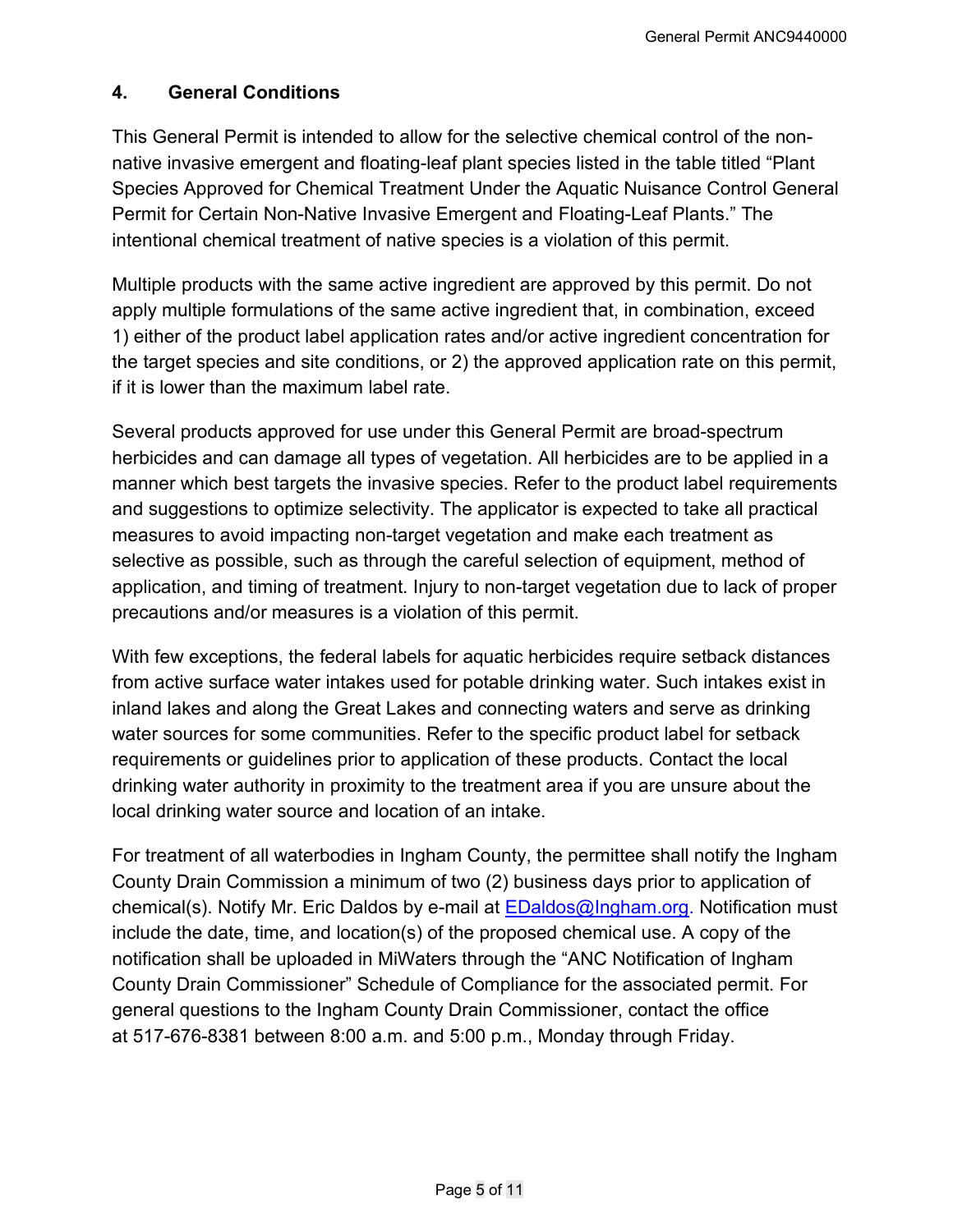Upon receipt of written notification from EGLE, the permittee may be required to fulfill any of the following requirements:

- Conduct the chemical treatment only when an EGLE representative is present.
- Notify EGLE not less than two (2) business days in advance of chemical treatment(s).
- Submit an accurate map or written description of the exact locations where each chemical was applied to EGLE within 24 hours of the completion of each treatment.
- $\bullet$  In addition to the normally required notification, also notify other person(s) specified by EGLE.
- Satisfy additional reporting requirements (instead of, or in addition to, the requirements listed below in Section D).
- Allow EGLE or its representative to collect a sample of the chemical(s) used before or during any chemical treatment.
- Apply chemicals so that swimming restrictions are not imposed on any Saturday, Sunday, or state-declared holiday.
- Take special precautions to avoid or minimize potential impacts to human health and safety, the environment, and non-target organisms.
- Perform water residue analysis to verify the chemical concentrations in the waterbody according to a frequency, timing, and methodology approved by EGLE.
- Any other requirements determined by EGLE as necessary to protect the natural resources or the public health and safety, to prevent economic loss or impairment of recreational uses, to protect non-target organisms, or to help ensure control of the aquatic nuisance.
- Hire a certified pesticide applicator where treatment may affect significant or unique natural resources and/or human health interests.
- Implement other measures to avoid impacting sensitive natural resources, environmental attributes and human health, such as federally or state-listed endangered or threatened species, unique habitats or ecosystems, designated critical dunes, designated environmental areas, critical fish spawning areas, and community drinking water intakes.

# **5. Notification and Posting Requirements**

# **Expansion Notification**

Section 3311 (3) of Part 33 allows a permittee to expand the area of impact, without a formal revision of the treatment area, beyond that authorized in the COC issued under this General Permit to include adjacent (as defined in Section F. Definitions) areas of the same waterbody or treatment area that became infested after the application was submitted. These areas allowed for expansion, without a formal revision, include only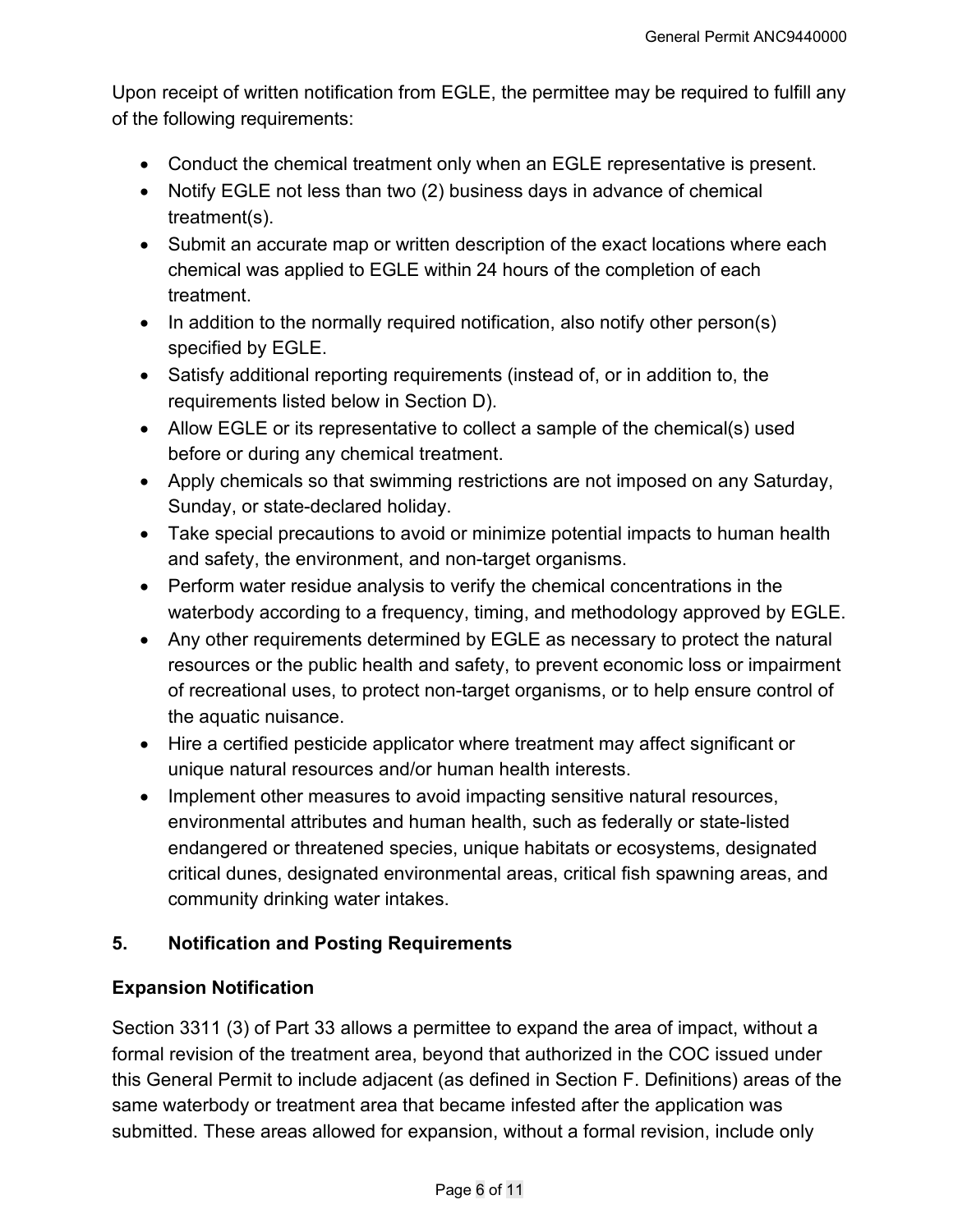infestations of non-native species*,* as defined in Section F. Definitions. The expansion treatment must use the same chemicals and application rates as those currently authorized in the permit.

The permittee shall submit: 1. a notification of an impending expansion treatment, and 2. an expansion report.

- 1. Notification of impending expansion treatment If expanding the area of impact for treatment of an infestation, the permittee shall notify EGLE prior to the initial treatment of the expansion area. This notification may be submitted by telephone at 517-284-5593 or by e-mail at [EGLE-WRD-ANC@Michigan.gov,](mailto:egle-wrd-anc@michigan.gov) except in the following two (2) situations:
	- a) The original area of impact authorized on the permit or COC is greater than 100 acres and the proposed expansion exceeds 50 percent of the original authorized area.
	- b) The treatment area expansion is proposed in a waterbody or treatment area that is located within or along the shoreline of the Great Lakes or inland waters in a municipality or township on the list in Appendix A; which can be found by using this link [Michigan.gov/ANC](http://www.michigan.gov/anc) and following these instructions: under the topic "Application & Permit Information, select "Appendix A – List of municipalities for the Purpose of Notification".

In these two (2) situations, the permittee shall complete the "ANC Pre-Expansion Notification" Schedule of Compliance in the MiWaters permitting database not less than two (2) full business days before the planned treatment of the expanded area. This notification shall include a map of the proposed expansion area(s), a list of chemical(s) to be applied, the date and time of anticipated treatment, written authorization to treat, and contact information for the on-site chemical applicator. EGLE has two (2) business days to notify the permittee of any specific concerns about the proposal.

2. Expansion Report Form - The permittee shall complete the "ANC Treatment Expansion Report" Schedule of Compliance in the MiWaters permitting database not later than 15 days following the initial expansion treatment.

# **Treatment Notification**

Unless alternative notifications are specified by the COC, the permittee is required to notify, in writing, an owner of any adjacent property within 100 feet of the area of impact, not less than seven (7) days, and not more than 45 days, before each initial chemical treatment of the calendar year, in accordance with Section 3310(h) of Part 33. If the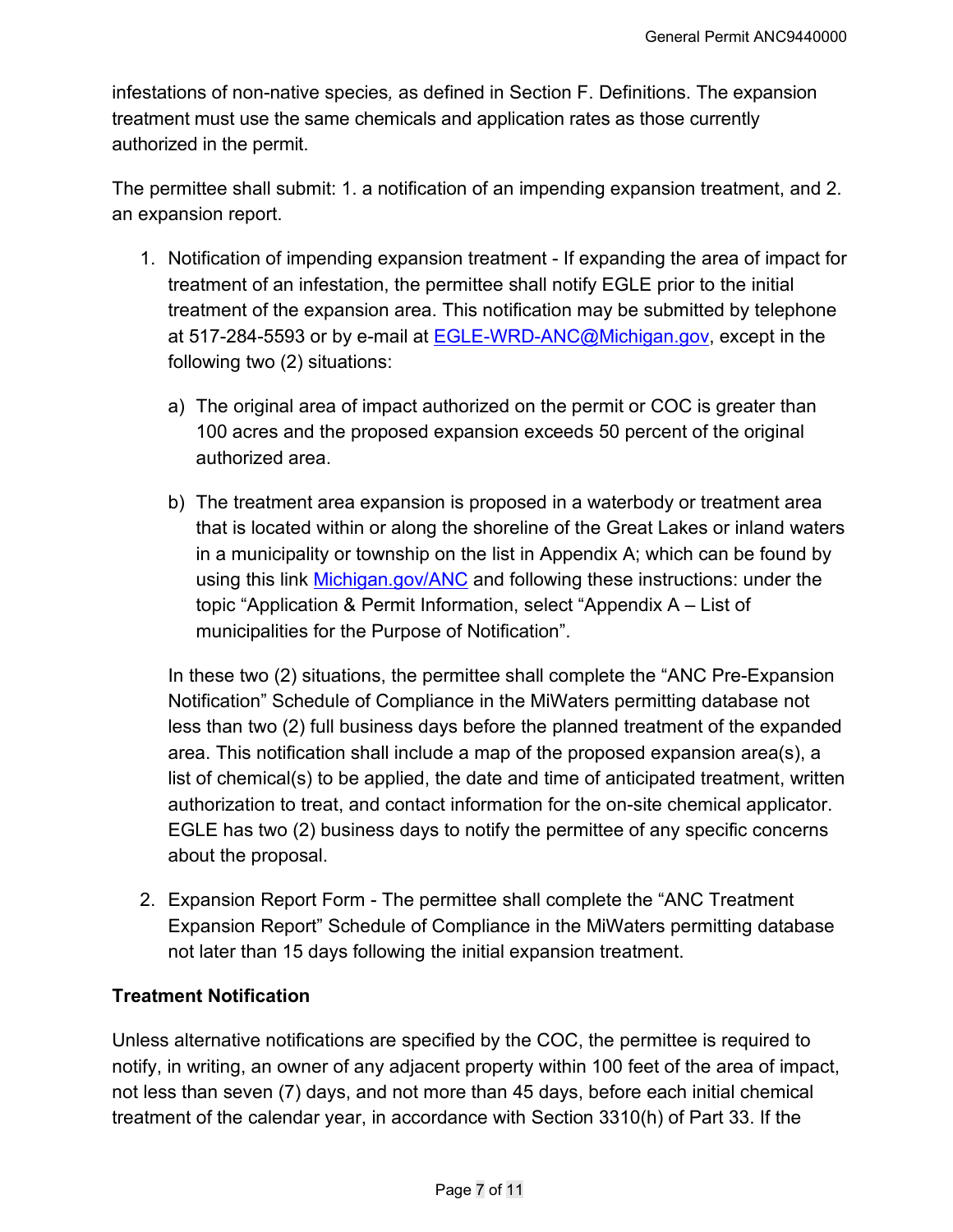owner is not the occupant of the waterfront property or the dwelling located on the property, then the owner is responsible for notifying the occupant. This notification requirement also applies to each new, or expanded, area of impact added during the calendar year. Notification records shall include at a minimum: a complete list of who received notification, the method used for notification distribution, the date notification was sent or delivered, and a record of barriers to notification.

#### **Posting Requirements**

Notice of the chemical application must be posted prior to each chemical application and shall remain posted for a minimum of 24 hours or until all water use restrictions have expired, whichever is later, in accordance with Section 3310(d) of Part 33. Postings shall also be placed at likely points of public access in non-shoreline treatment areas. Alternate posting locations may be approved on a case-by-case basis by EGLE upon written request from the permittee. The written request must explain the necessity for alternative posting locations and a description of the proposed posting locations, including a map for clarification. An alternate posting request shall be submitted through the MiWaters permitting database as an attachment to the permit application or revision request.

The brand name and water use restrictions listed on the label for the specific product used shall be included on the posting sign. In addition, a 24-hour water use restriction for swimming or entry shall be indicated for all chemical applications. A posting sign template is available at [Michigan.gov/ANC](http://www.michigan.gov/anc) and following these instructions: under the topic "Application & Permit Information," select "Posting Sign."

# **Section D. Reporting and Recordkeeping**

#### **1. Release of Product and Adverse Incident Reporting and Documentation**

If product release outside of the approved treatment area(s) or downstream of a treated waterbody is suspected or confirmed, and/or if any fish or wildlife damage or significant non-target plant impacts occur in association with any chemical application, the permittee is required to immediately contact EGLE's 24-hour Pollution Emergency Alerting System (PEAS) telephone number, 1-800-292-4706.

If any fish or wildlife damage or significant non-target plant impacts occur in association with any chemical application, the permittee is also required to notify EGLE's ANC program at [EGLE-WRD-ANC@Michigan.gov](mailto:egle-wrd-anc@michigan.gov) during regular business hours. Upon receiving the notification, the "ANC Notification of Human or Resource Impacts" Schedule of Compliance (SOC) will be added to the corresponding COC in the MiWaters Permitting Database and the permittee shall complete the SOC.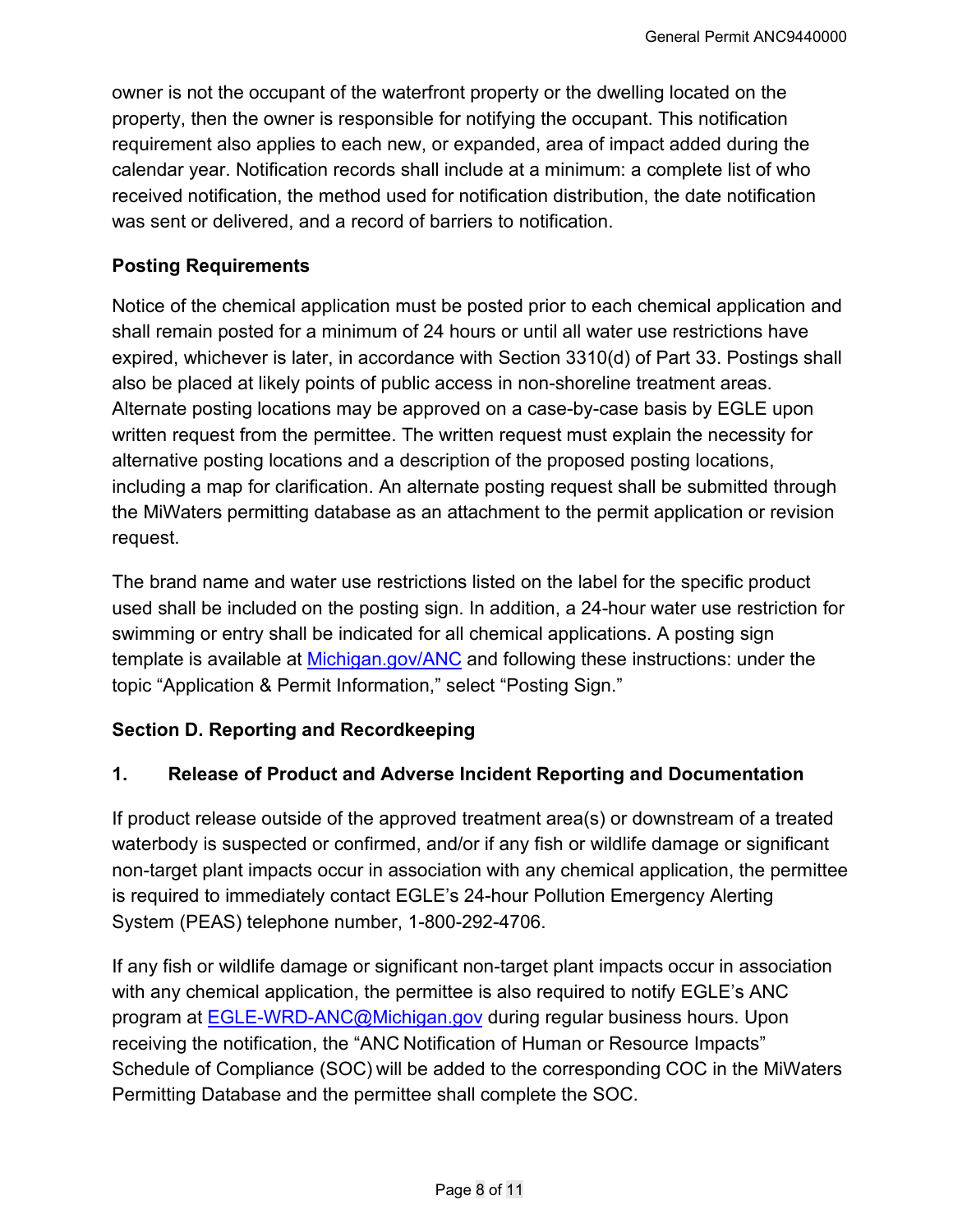# **2. Treatment Report**

A complete treatment report including date(s) of application, chemical name(s), United State Environmental Protection Agency (EPA) registration number(s), application rate(s), actual treatment area, average water depth (if applicable), amount(s) of chemical(s) applied, target plant species, weather conditions at time of application, and treatment map(s) indicating the area(s) of impact shall be submitted via the "ANC Treatment Report" Schedule of Compliance in the MiWaters permitting database not later than November 30 of each year that this permit is in effect, even if treatment is not undertaken.

# **3. Record Retention**

The permittee shall keep written or electronic records as required in this permit. These records must be accurate, complete, and sufficient to demonstrate compliance with the conditions of this permit. All records shall be made available within two (2) calendar days to EGLE upon request, or within a time frame agreed upon by EGLE and the permittee.

The permittee shall obtain and maintain written permission, as described in Section E.6, from each bottomland owner in the area of impact for a minimum of one (1) year from the expiration date of the COC issued under this General Permit, unless exempt under Section 3308 of Part 33.

All other records shall be retained for a minimum of one (1) year beyond the expiration date of the COC issued under this General Permit.

# **Section E. Liability**

#### **1. Noncompliance**

The receipt of a COC in MiWaters confirms the permittee's acceptance and agreement to comply with all terms and conditions of this General Permit. Noncompliance with these terms and conditions of the General Permit, shall be cause for the modification, suspension, or revocation of the COC, in whole or in part. If the permittee does not accept the terms and conditions of the General Permit the permittee shall submit a request for a termination of this COC in the MiWaters permitting database. Further, EGLE may initiate criminal and/or civil proceedings to correct deficiencies, protect public health and natural resources, and secure compliance with statutes.

Federal pesticide label requirements are incorporated into this permit by reference. Violation of federal pesticide label requirements is considered a violation of this permit.

The issuance of this General Permit does not authorize violation of any federal, state or local laws or regulations, nor does it obviate the necessity of obtaining such permits,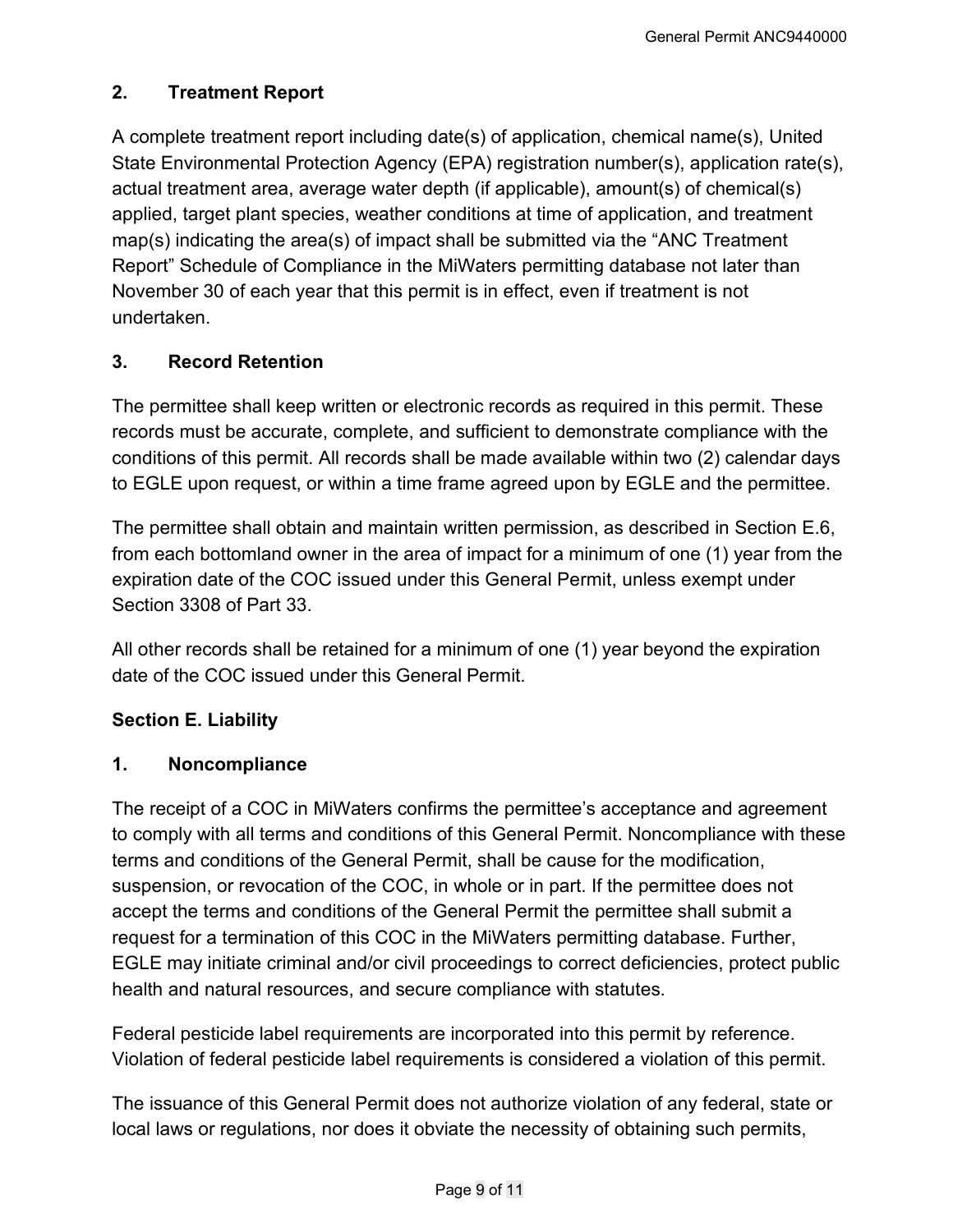including any other EGLE permits or approvals from other units of government, as may be required by law.

Nothing in this permit shall be construed to preclude the initiation of any legal action or relieve the permittee from any responsibilities, liabilities or penalties to which the permittee may be subject under the Endangered Species Act of 1973 (Title 16 of the United States Code, Section 1531 et seq.), or Part 365, Endangered Species Protection, of the NREPA.

# **2. Property Rights**

This General Permit does not convey property rights in either real estate or material, nor does it authorize any injury to private property or invasion of public or private rights.

#### **3. Indemnification**

The permittee shall indemnify and hold harmless the State of Michigan and its departments, agencies, officials, employees, agents and representatives for any and all claims or causes of action arising from acts or omissions of the permittee, or employees, agents, or representatives of the permittee, undertaken in connection with this General Permit. This General Permit shall not be construed as an indemnity by the State of Michigan for the benefit of the permittee or any other person.

# **4. Right of Entry**

The permittee shall allow EGLE the following actions upon the presentation of credentials:

- To enter upon the permittee's premises where application equipment is located or in which any records are required to be kept under the terms and conditions of this permit
- To copy any records required to be kept under the terms and conditions of this permit
- To inspect equipment for use under this permit
- To sample chemicals and discharges

# **5. Laboratory and Analytical**

When required by this permit or per the pesticide product label, laboratory analytical methods, practices and product or water sampling techniques shall be performed in accordance with standard laboratory guidelines. The permittee shall periodically calibrate and maintain all monitoring instrumentation at necessary intervals to ensure accuracy of measurements. When outside contractors or volunteers perform sampling and analysis,